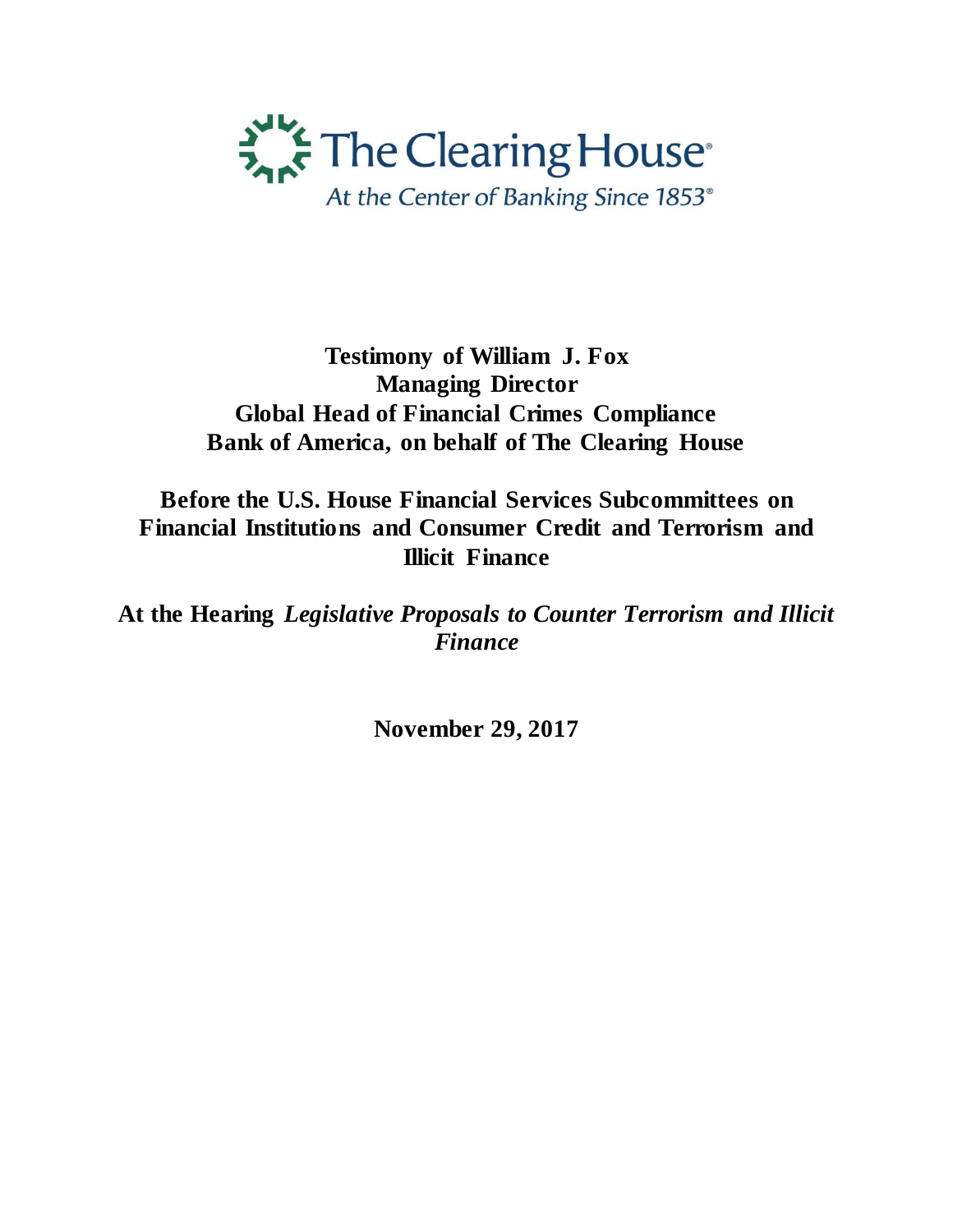Chairmen Luetkemeyer and Pearce, Ranking Members Clay and Perlmutter, and distinguished members of the Subcommittees, thank you for the opportunity to testify before you today. My name is William J. Fox and I am the Global Financial Crimes Compliance executive for Bank of America where I am responsible for overseeing from a compliance perspective the bank's efforts to comply with the Bank Secrecy Act and laws and administrative programs that establish and implement our nation's economic sanctions. I have served in that position since 2006. I also serve as Chair of the AML Summit group of The Clearing House, on whose behalf I am testifying today. Prior to joining Bank of America, I served eighteen years at the U.S. Treasury Department. In my last five years at the Treasury, I had the privilege of serving in roles directly relevant to the issues we are discussing today. I served as the principal assistant to General Counsel David Aufhauser, who was a lead point on coordinating the Bush Administration's terrorist financing efforts after September 11th. I finished my career at the Treasury by accepting an appointment from Secretary John Snow as the Director of the Financial Crimes Enforcement Network (FinCEN) where I served from December 2003 to February 2006.

The Clearing House commends the House Financial Services Committee and these two Subcommittees on their leadership regarding our nation's anti-money laundering and countering the financing of terrorism regime (AML/CFT regime). In a post-September 11th world, we believe it is critical to the overall health of our financial system, as well as our national security, to have a robust and effective national anti-money laundering regime that delivers a more transparent financial system and that is designed to help protect that system from abuse here in the United States and around the world. At The Clearing House we are proud of the fact that the financial information provided by our member institutions to law enforcement agencies is a source of highly valuable intelligence in their critical efforts to keep our nation safe from terrorism and criminal organizations. Financial intelligence is among the most valuable sources of information for law enforcement because money doesn't lie, money leaves a trail, and money establishes connections. It is not an overstatement to say that the intelligence provided by financial institutions under our AML/CFT regime is critically important to our national security.

The United States AML/CFT regime is primarily codified in a collection of laws commonly known as the Bank Secrecy Act (BSA). A majority of these laws were enacted in 1970. They require financial institutions to keep certain records and make certain reports to the government, including reports on cash transactions greater than \$10,000.00. The stated purpose for the establishment of the regime was to provide highly useful information to regulatory, tax and law enforcement authorities relating to the investigation of financial crime.<sup>1</sup> The Congress

<sup>&</sup>lt;sup>1</sup> See 31 U.S.C. § 5311, which states that "[i]t is the purpose of this subchapter [the BSA] to require certain reports or records where they have a high degree of usefulness in criminal, tax, or regulatory investigations or proceedings, or in the conduct of intelligence or counterintelligence activities, including analysis, to protect against international terrorism." Note that the last clause was added by the USA PATRIOT Act in 2001.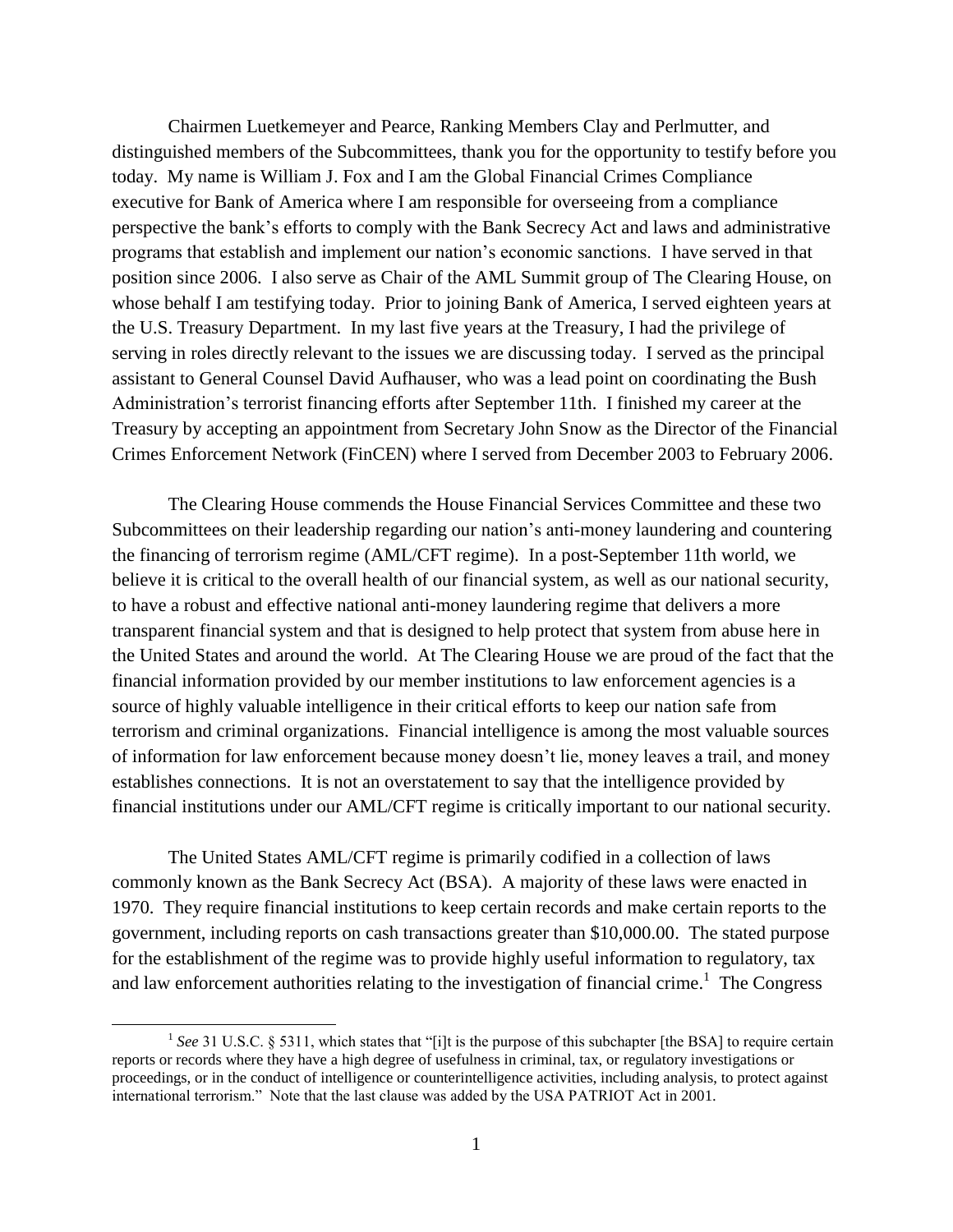gave the authority to implement the regime to the Secretary of the Treasury and not to other agencies, thereby designating an agency with both financial and law enforcement expertise as its administrator. In the 1990s, the law was amended to require financial institutions to detect and report their customers' "suspicious" transactions. In addition, the Bank Secrecy Act gave the Treasury examination authority over financial institutions to assess their compliance with the law, which Treasury has since delegated to the various regulatory authorities according to institution type.<sup>2</sup> The Clearing House's member institutions can be subject to no fewer than five different regulatory authorities under the Bank Secrecy Act: the Federal Reserve Board, the Office of the Comptroller of the Currency, the Federal Deposit and Insurance Corporation, the Securities and Exchange Commission, the Financial Industry Regulatory Authority, and the Commodities and Futures Trading Commission.

Following the tragic events of September 11th, the Congress passed and President Bush signed the USA PATRIOT Act of 2001. Title III of that Act was devoted to the financial aspects of the challenges of tracking and combating terrorism and terrorist organizations. The USA PATRIOT Act amended the Bank Secrecy Act by providing additional tools to meet those challenges, such as the authority to designate jurisdictions, persons, entities and products and services as being of primary money laundering concern. The Act also imposed additional requirements on financial institutions to, among other things, verify and record information relating to the identity of their customers; conduct enhanced due diligence on correspondent banks, private banking clients and foreign senior political figures; and to develop anti-money laundering programs with minimum requirements designed to guard against money laundering.

The enactment of the USA PATRIOT Act, more than 16 years ago, was the last time the Congress conducted a broad review or adopted significant amendments to our national AML/CFT regime. The current suspicious activity reporting regime remains largely unchanged since it was developed in the mid-1990s. Similarly, the large cash reporting regime remains largely unchanged since the Bank Secrecy Act was originally enacted in 1970. Just think of what has happened since that time. Today, most banking business can be conducted from your mobile phone. Both money and information move in nano seconds, and it is simple and common to move money across borders in a way never seen before. The suspicious reporting regime, which was originally based on a concept of providing law enforcement a narrative analytical lead, is today used as a data source for data mining by FinCEN and law enforcement. Even the concept of what constitutes money is evolving; today anonymous crypto-currencies are traded outside the formal financial system in a way that makes it increasingly difficult to know the source or purpose of the funds being moved. The Clearing House believes it is time to take a fresh look at our AML/CFT regime. We are fully committed to helping the Congress and various government agency stakeholders undertake this reassessment. We believe we are in a

<sup>2</sup> *See* 31 CFR § 1010.810(b).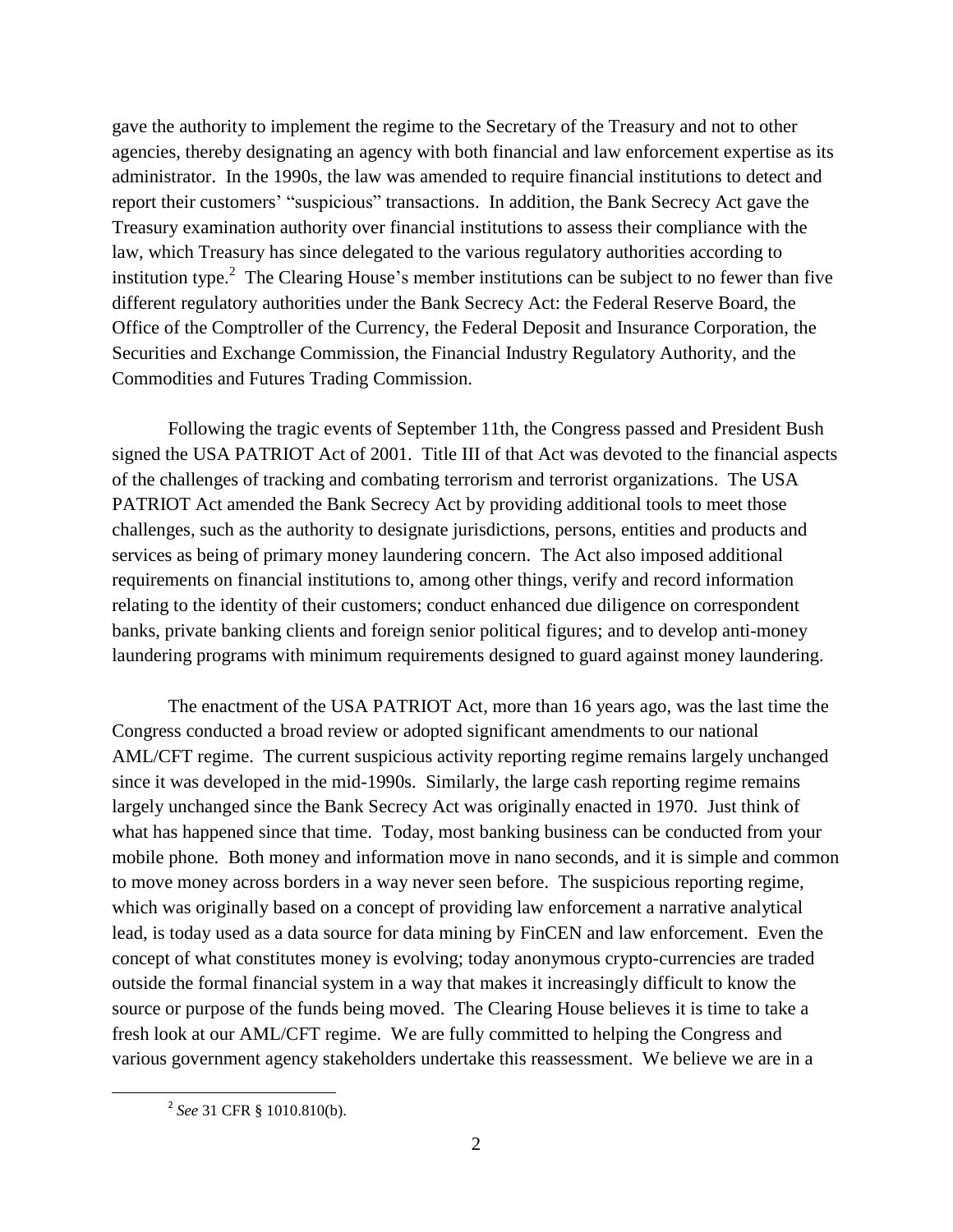moment where we can collectively make this regime more effective, efficient and relevant to the challenges we face in 2017.

While no official figures have been calculated, it can safely be estimated that The Clearing House's member institutions collectively spend billions of dollars annually discharging our responsibilities under our nation's AML/CFT regime. While financial institutions are committed to this work, we have come to believe that the mechanisms through which we discharge our responsibilities under our national AML/CFT regime are highly inefficient, and that a significant portion of what we do and what we report ultimately as effective as they could be in achieving the desired outcomes of the regime.<sup>3</sup>

To illustrate, let me give you some insight into our work at Bank of America. The goals of our financial crimes program can be articulated pretty clearly and succinctly: 1) First, be effective. That is, do all we can to protect our company by preventing the abuse of its products and services by criminals and terrorists and, at the same time make sure we get actionable information about suspected criminals and terrorists into the hands of officials who can do something about it. 2) Be efficient. Do this work in the most efficient way we can to fulfill our responsibilities to our shareholders. 3) Reduce the administrative impact these rules have on our customers who depend on financial institutions for their daily business.

To achieve these goals, I have a team of over 800 employees world-wide fully dedicated to anti-money laundering compliance, detection and investigation work, as well as economic sanctions compliance, filtering, blocking and rejecting.<sup>4</sup> Today, a little over half of these people are dedicated to finding customers or activity that is suspicious. These employees train our customer-facing employees so they can escalate unusual activity; tune our detection systems to generate investigative cases; assess and analyze the financial crimes risks inherent in and the controls placed over our products and services; resolve investigative cases; and, when appropriate, report suspicious activity to the government. They also work on strategic initiatives aimed at understanding and reporting on significant financial crimes threats, such as foreign terrorist fighters; human trafficking, drug trafficking and other trans-national crime; and nuclear proliferation. The tools provided by the USA PATRIOT Act, particularly tools relating to

<sup>&</sup>lt;sup>3</sup> See supra Footnote 1. See also the FFIEC Bank Secrecy Act / Anti-Money Laundering Examination Manual – 2014, Introduction on p. 7, which states that "[t]he BSA is intended to safeguard the US financial system and the financial institutions that make up that system from the abuses of financial crime, including money laundering, terrorist financing, and other illicit financial transactions . . . a sound BSA/AML compliance program is critical in deterring and preventing these types of activities at or through banks and other financial institutions."

<sup>&</sup>lt;sup>4</sup> This number does not include other employees dedicated to anti-money laundering or economic sanctions compliance in Bank of America's lines of businesses, operations or technology teams. The over 800 employees in Global Financial Crimes Compliance at Bank of America is greater than the combined authorized full-time employees in Treasury's Office of Terrorism and Financial Intelligence (TFI) and the Financial Crimes Enforcement Network (FinCEN).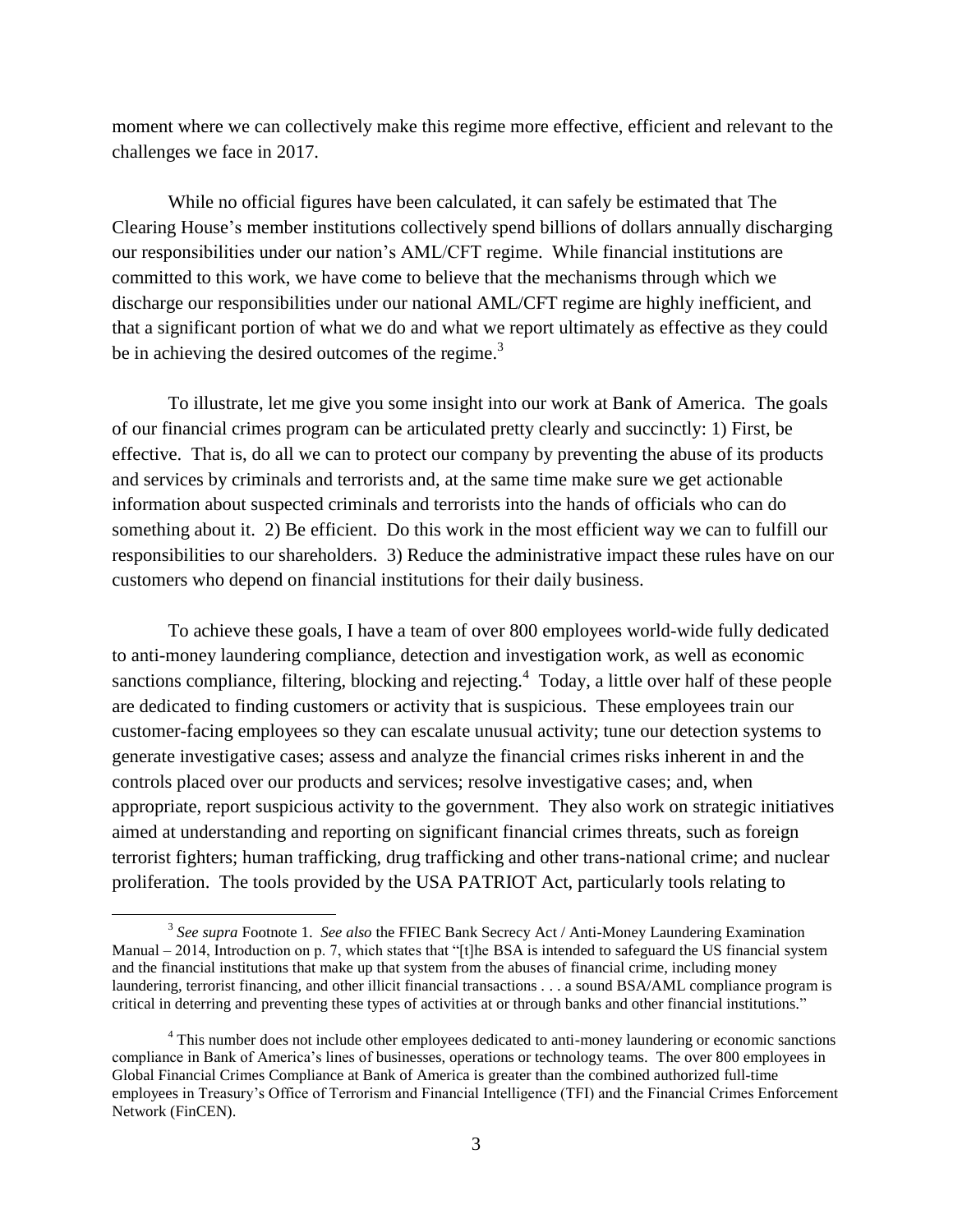information sharing under Section 314(b), have been extremely valuable in these efforts. We have been told anecdotally by various policy and law enforcement agencies that the reporting we provide on these issues has been highly useful.

The remaining employees on my team and the vast majority of employees dedicated to these efforts in the business and operations teams that support our program are devoted to perfecting policies and procedures; conducting quality assurance over data and processes; documenting, explaining and governing decisions taken relating to our program; and managing the testing, auditing, and examinations of our program and systems. Our focus on these processes has had positive effects; it has brought discipline and rigor to our work. We spend significant time collecting defined enhanced due diligence on broad categories of customers that have been deemed high risk in regulatory guidance manuals, while we know from our own activity monitoring of their actual behavior that many of our customers that fall into those categories do not present high risk. Today compliance requires enhanced efforts relating to these broad categories that increase compliance costs and distract from those customers that present real risk. The danger, which this testimony delves into further below, is that at some point it becomes easier to exit certain businesses, or decline to serve legitimate customers, because the benefits of serving such markets or customers are outweighed by the cost. When legitimate businesses or individuals cannot be served by mainstream financial institutions, it harms economic growth and job creation. Indeed, the Federal Financial Institutions Examination Council's (FFIEC) BSA/AML Examination Manual, which provides the blueprint for federal banking examiners to examine our programs, focuses on banks' programs, not on providing actionable, timely intelligence to law enforcement, as the critical means to deter and prevent money laundering and terrorist financing.<sup>5</sup>

A core problem is that today's regime is geared towards compliance expectations that bear little relationship to the actual goal of preventing or detecting financial crime. This means that one can have a technically compliant program, but that program may very well still not be effective at preventing or detecting – and reporting – suspected financial crime. These activities require different skill sets, tools, and work. All of this begs the question: what is the ultimate desired outcome for our nation's AML/CFT regime in a post-September 11th world in 2017? What does our government want from the anti-money laundering programs required by the Bank Secrecy Act in financial institutions? What does it mean to have an *effective* anti-money laundering program in a financial institution?

l

<sup>&</sup>lt;sup>5</sup> See the FFIEC Bank Secrecy Act / Anti-Money Laundering Examination Manual – 2014, Introduction on p. 7, which states that "[b]anking organizations must develop, implement, and maintain effective AML programs that address the ever-changing strategies of money launderers and terrorists who attempt to gain access to the U.S. financial system. A sound BSA/AML compliance program is critical in deterring and preventing these types of activities at, or through, banks and other financial institutions."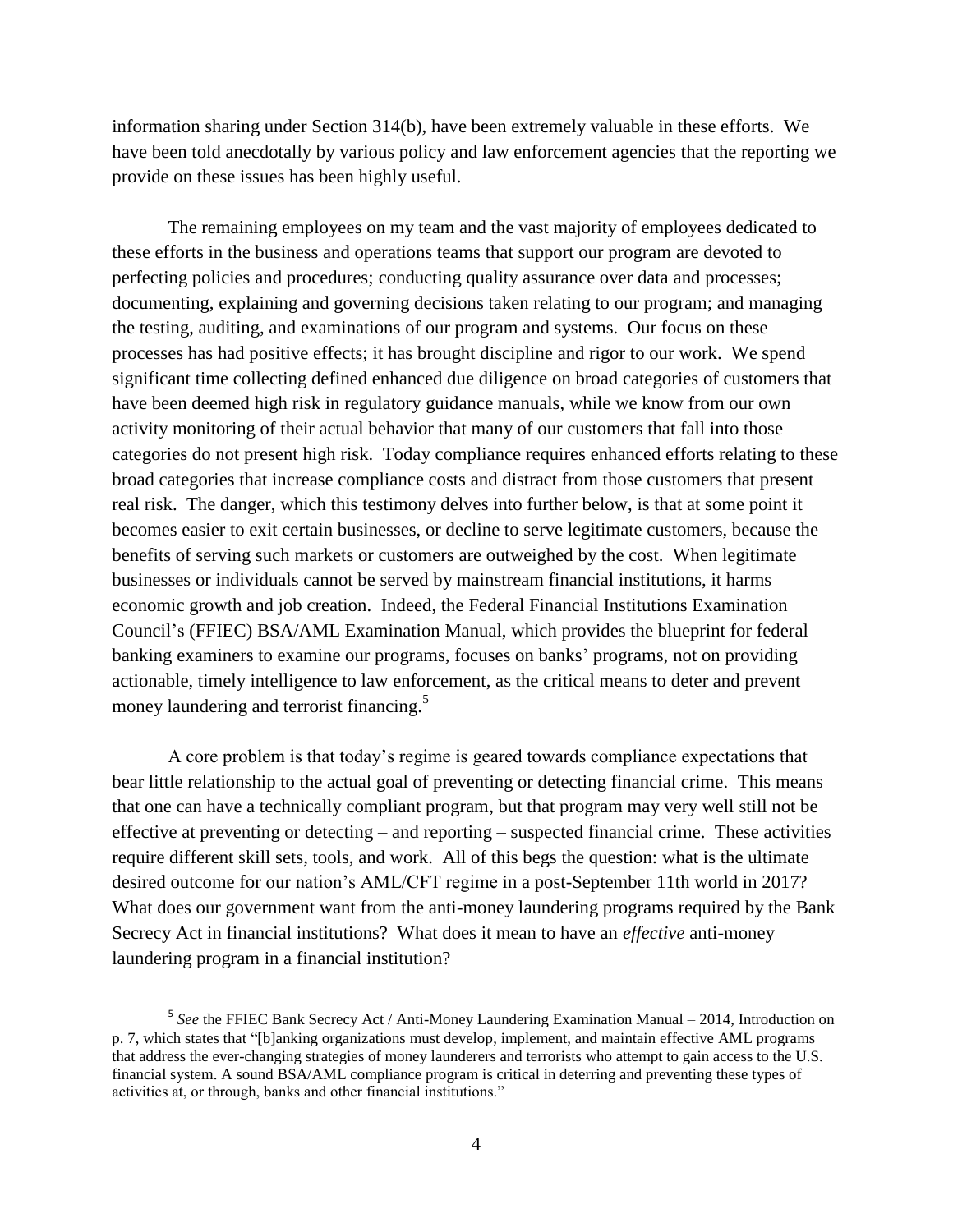The Clearing House believes there is much work to do to improve our framework and make it both more *effective* and more *efficient*. We believe that measurable outcomes or goals should be clearly and specifically defined for each component of our nation's AML/CFT regime (including the anti-money laundering programs in financial institutions), and then agreed upon ways to measure the achievement of those outcomes or goals should be set and reported. From these outcomes or goals, priorities should be set for the AML/CFT regime. We believe this is the best way to build a regime that is ultimately *effective* in achieving the desired outcome of a robust and dynamic national AML/CFT regime that can efficiently and quickly adapt to address new and emerging risks. For financial institutions, we believe that such an exercise would change the focus from technical compliance with regulations or guidance, to building anti-money laundering programs that achieve the desired and measurable outcomes or goals of the regime. And we believe that setting measurable outcomes or goals, and then tracking progress to the achievement of these goals, is the best way to build anti-money laundering programs and a national AML/CFT regime that are both *effective* and *efficient*.

To that end, in early 2017, The Clearing House issued a report offering recommendations on redesigning our Nation's AML/CFT regime to make it more effective and efficient. This report reflects input from a wide range of stakeholders and recommends reform through prioritization, rationalization and innovation.<sup>6</sup> Many of the concepts found in the report are reflected in the "Counter Terrorism and Illicit Finance Act," which is one piece of draft legislation we are discussing today. Our specific proposals are set forth below.

## *Prioritization*

l

 *The Clearing House believes our nation's AML/CFT regime needs a "captain" to lead the improvement and enforcement of the regime, define measurable desired outcomes and set national priorities. We support the concept in the draft* **Counter Terrorism and Illicit Finance Act** *that would require the Treasury Secretary to set national priorities for our AML/CFT regime and study Treasury's delegation of examination authority for complex, cross-border institutions that file a significant number of BSA reports.* 

<sup>&</sup>lt;sup>6</sup> See The Clearing House, A New Paradigm: Redesigning the U.S. AML/CFT Framework to Protect National Security and Aid Law Enforcement, ("TCH AML/CFT Report"), (February 2017), available at [https://www.theclearinghouse.org/~/media/TCH/Documents/TCH%20WEEKLY/2017/20170216\\_TCH\\_Report\\_A](https://www.theclearinghouse.org/~/media/TCH/Documents/TCH%20WEEKLY/2017/20170216_TCH_Report_AML_CFT_Framework_Redesign.pdf) [ML\\_CFT\\_Framework\\_Redesign.pdf.](https://www.theclearinghouse.org/~/media/TCH/Documents/TCH%20WEEKLY/2017/20170216_TCH_Report_AML_CFT_Framework_Redesign.pdf) *See also* TCH press release "The Clearing House Publishes New Anti-Money Laundering Report," (February 16, 2017), *available at* [https://www.theclearinghouse.org/press-room/in-the](https://www.theclearinghouse.org/press-room/in-the-news/29170216%20tch%20aml%20cft%20report)[news/29170216%20tch%20aml%20cft%20report.](https://www.theclearinghouse.org/press-room/in-the-news/29170216%20tch%20aml%20cft%20report)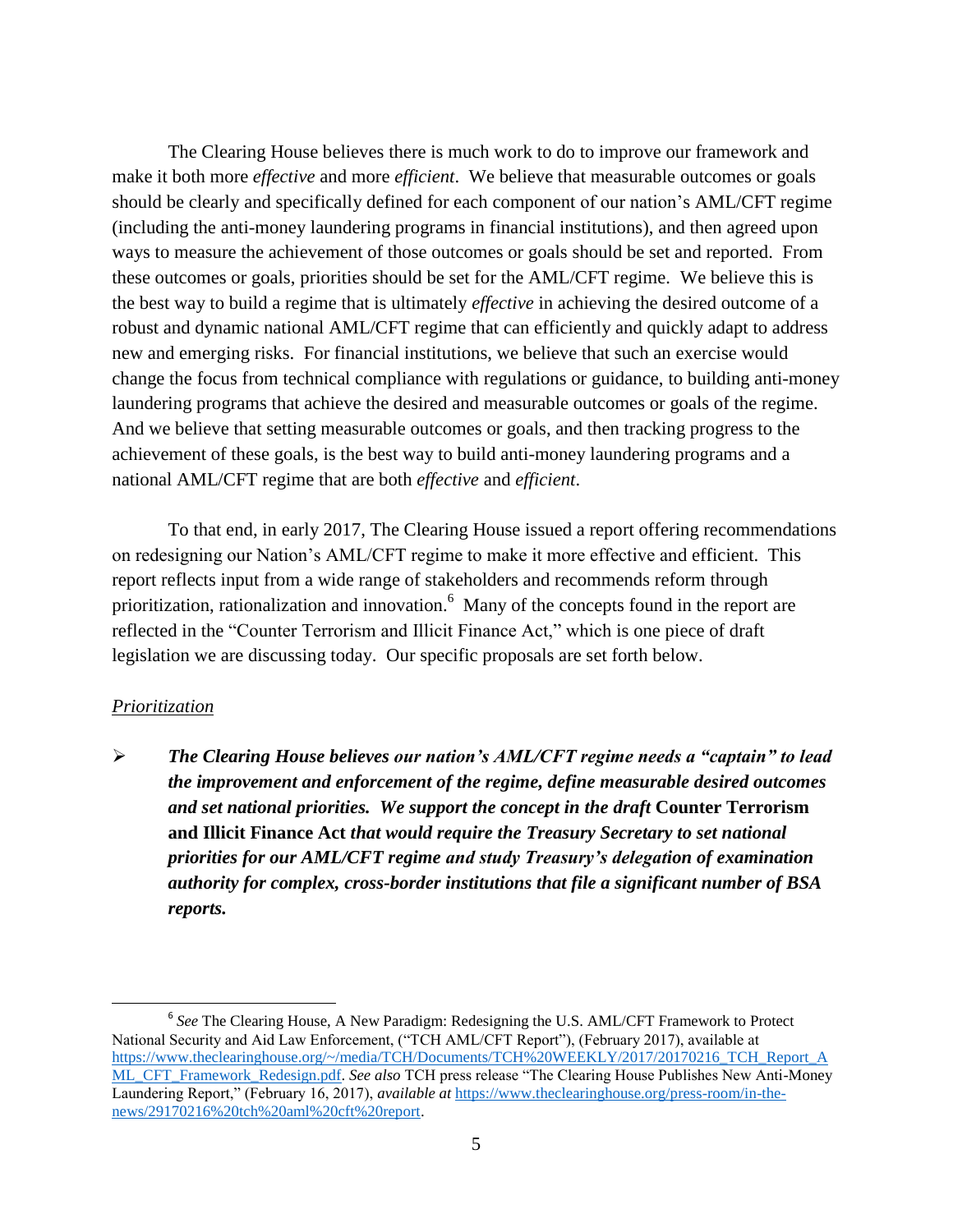Our national AML/CFT regime suffers from the absence of an effective "captain" empowered to lead improvement and enforcement of the regime and to set national priorities and define desired outcomes. As referenced above, there are no fewer than eight (8) different entities with delegated responsibility to supervise, examine or audit financial institutions, as that term is defined in the Act. Each of the agencies has a different mission and focus.<sup>7</sup> The banking agencies understandably tend to supervise and regulate with a view towards the safety and soundness of the institutions they regulate. The market regulators, on the other hand, regulate with an emphasis on ensuring market integrity. While the three (3) federal banking agencies have worked diligently with their counterparts to develop consistent approaches and guidance, which has been memorialized in the FFIEC BSA/AML Examination Manual, there are still significant differences in approach from each of these entities. Law enforcement authority is no less disjointed. There are five principal law enforcement agencies with authority to investigate money laundering — the Federal Bureau of Investigation, Homeland Security Investigations, the U.S. Secret Service, the Criminal Investigation Division of the Internal Revenue Service and the Drug Enforcement Administration. Each of these agencies has different albeit overlapping missions, and different priorities relating to our national AML/CFT regime.

There is evidence of how these competing and conflicting missions and priorities have negatively impacted one aspect of our global financial system: global correspondent banking, which is a principal way funds flow through the financial system. A recent set of articles in *The Economist* details the unfortunate consequences that the misalignment in AML/CFT expectations and standards has created as financial institutions have worked to balance fear of enforcement and supervisory expectations with the AML compliance costs of maintaining a global business. As the writers note, "[d]erisking chokes off financial flows that parts of the global economy depend on. It undermines development goals such as boosting financial inclusion and strengthening fragile states. And it drives some transactions into informal channels, meaning that regulators become less able to spot suspicious deals … The blame for the damage that derisking causes lies mainly with policymakers and regulators, who overreacted to past moneylaundering scandals."<sup>8</sup>

The Clearing House believes that the Treasury should take a preeminent role in setting policy, coordinating and setting priorities, as well as in examining institutions' compliance with,

 $<sup>7</sup>$  Agencies with examination or audit authority are the Federal Reserve Board, the Office of the</sup> Comptroller of the Currency, the Federal Deposit and Insurance Corporation, the National Credit Union Administration, the Securities and Exchange Commission, the Financial Industry Regulatory Authority, the Commodities Futures Trading Commission and the Internal Revenue Service.

<sup>8</sup> *See* "The great unbanking: swingeing fines have made banks too risk-averse," *The Economist*, July 6, 2017, *available at* [https://www.economist.com/news/leaders/21724813-it-time-rethink-anti-money-laundering-rules](https://www.economist.com/news/leaders/21724813-it-time-rethink-anti-money-laundering-rules-swingeing-fines-have-made-banks-too-risk-averse)[swingeing-fines-have-made-banks-too-risk-averse.](https://www.economist.com/news/leaders/21724813-it-time-rethink-anti-money-laundering-rules-swingeing-fines-have-made-banks-too-risk-averse) *See also* "A crackdown on financial crime means global banks are derisking," *The Economist*, July 8, 2017, *available at* [https://www.economist.com/news/international/21724803](https://www.economist.com/news/international/21724803-charities-and-poor-migrants-are-among-hardest-hit-crackdown-financial-crime-means) [charities-and-poor-migrants-are-among-hardest-hit-crackdown-financial-crime-means.](https://www.economist.com/news/international/21724803-charities-and-poor-migrants-are-among-hardest-hit-crackdown-financial-crime-means)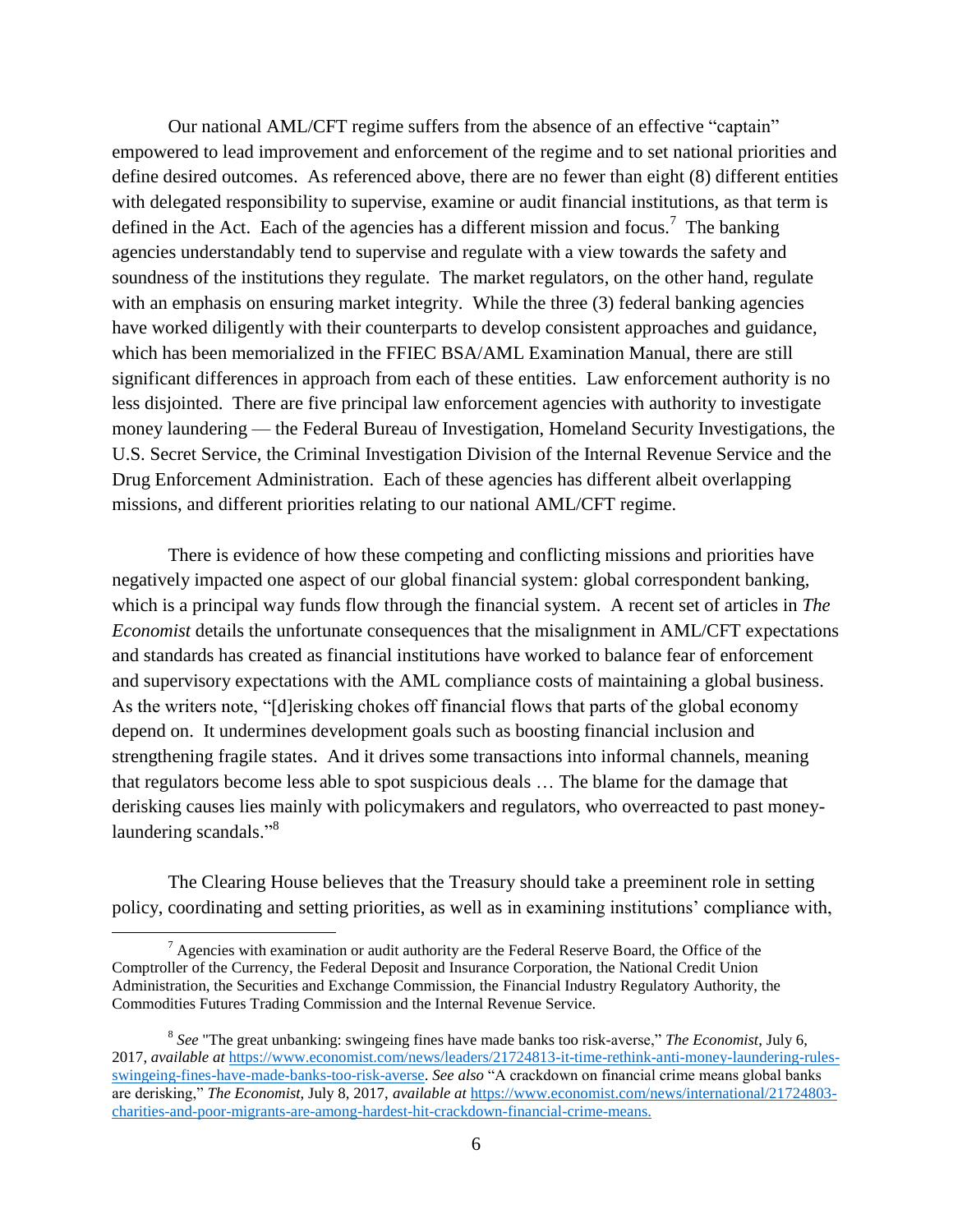and enforcing, our national AML/CFT regime. Treasury is uniquely positioned to balance the sometimes conflicting interests relating to national security, the transparency and efficacy of the global financial system, the provision of highly valuable information to regulatory, tax and law enforcement authorities, financial privacy, financial inclusion, and international development. Accordingly, The Clearing House supports the provision in the proposed *Counter Terrorism and Illicit Finance Act* that requires the Treasury Secretary, in consultation with law enforcement, national security, and others as deemed appropriate, to establish priorities for the U.S. AML/CFT regime, presumably in much the same way as our intelligence agencies establish priorities. These priorities would in turn be used to form the basis for the supervision and examination of financial institutions' AML programs. The priorities would also position financial institutions to detect and analyze the matters that are most important to the government. In addition, one of the key recommendations in The Clearing House report is that FinCEN should reclaim sole supervisory authority for certain large, multinational financial institutions. Accordingly, we support the provision in the bill that requires a report on the Secretary of the Treasury's delegation of examination authority for financial institutions that pose complex cross-border policy issues and file a substantial number of Bank Secrecy Act reports, which is a useful first step in this regard.

## *Rationalization*

 *The current regime needs to be rationalized in order to ensure information of a high degree of usefulness is reported to law enforcement and barriers to information sharing are removed. In addition, feedback from the government regarding the usefulness of the BSA reports financial institutions file would enable them to better tune their systems and help ensure they are focused on matters that are important to our national AML/CFT regime. The Clearing House supports the draft legislation's study of current BSA reporting requirements, enhancements to enterprise-wide suspicious activity information sharing, and inclusion of a federal beneficial ownership recordkeeping requirement.* 

The Clearing House is proud that financial institutions' reporting under the Bank Secrecy Act has been highly useful to agencies that are focused on terrorism and financial crime. We also take pride in ensuring that our members' customers can conduct their financial transactions in a safe, secure and private manner. At Bank of America, we endeavor to report only when we truly believe that a customer's transactions or activity is suspicious, or when otherwise required by law. We have sophisticated systems and processes in place that assist us in identifying potentially suspicious transactions or activity. Due to our size and geographic footprint, we are among the largest filers of currency transaction reports and suspicious activity reports in the United States. Other than anecdotes about the usefulness of our reporting in particular cases (which are very much appreciated), we do not receive direct feedback from the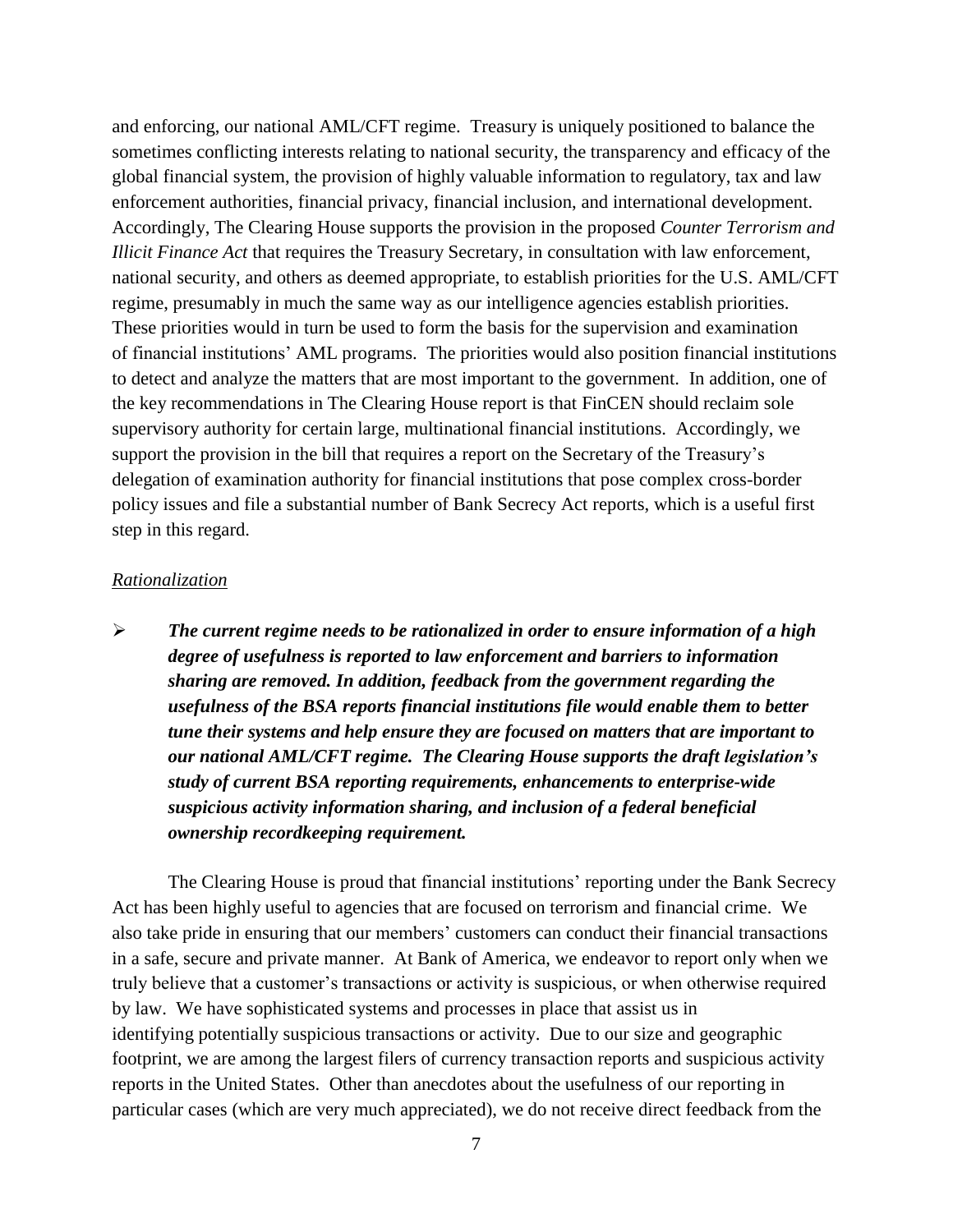government on whether the bulk of our reporting is useful. At Bank of America, in order to try to measure the usefulness of our reporting, we have developed a metric tracking when we get follow-up requests from law enforcement or regulatory agencies for back-up documentation relating to our reports. Today we receive such requests in connection with roughly 7% of the suspicious activity reports we file. From my time in the government, I know that these reports are used in many different ways, some of which do not require back-up documentation requests. Based on that knowledge, I believe our reporting is far more effective than the metric noted seems to indicate. However, I do not know that for sure. This is important because we tune our systems based upon the decision to file a report. The danger of tuning systems without some validation from the ultimate users of the report is that we could be creating an echo chamber. The sharing of the general usefulness of the reporting we provide would significantly help us tune our systems more effectively. This does not have to be a complicated metric; just a simple thumbs up or down on whether a particular report was useful or not would provide meaningful assistance to financial institutions.

Measuring the usefulness of suspicious activity reporting would also help the government rationalize whether the reporting – which may be technically required under the law – is ultimately useful in achieving the goals of our AML/CFT regime. We are pleased to see the draft legislation would require a Treasury-led study to review the current reporting requirements under our AML/CFT regime.

The authorized and appropriate sharing of information between the government and the private sector as well as the sharing of information between and among financial institutions is critical to efforts to address terrorism and financial crime. We commend the Treasury, FinCEN, and other law enforcement agencies that have supported and facilitated innovative initiatives taken by financial institutions, including ours, to address problems like terrorism, human trafficking and other transnational crime. Such information sharing not only makes our programs more effective and efficient, it focuses our resources on what we believe are the most important matters. This sharing also helps us focus on people and entities that are attempting to abuse the products and services of our institutions, which is where our focus should be. We support the efforts to remove unnecessary barriers to information sharing, including those in the proposed legislation that would remove barriers to the sharing of information related to suspicious activity across financial institutions and within financial institutions on an enterprisewide basis.

Relatedly, there are interesting public-private sector partnerships forming in various countries around the world. One such program is the UK's Joint Money Laundering and Intelligence Task Force (JMLIT), which brings together the private sector and financial law enforcement to address significant matters relating to financial crimes. Bank of America, and other major U.S. banks operating in the United Kingdom participate in the JMLIT, and we can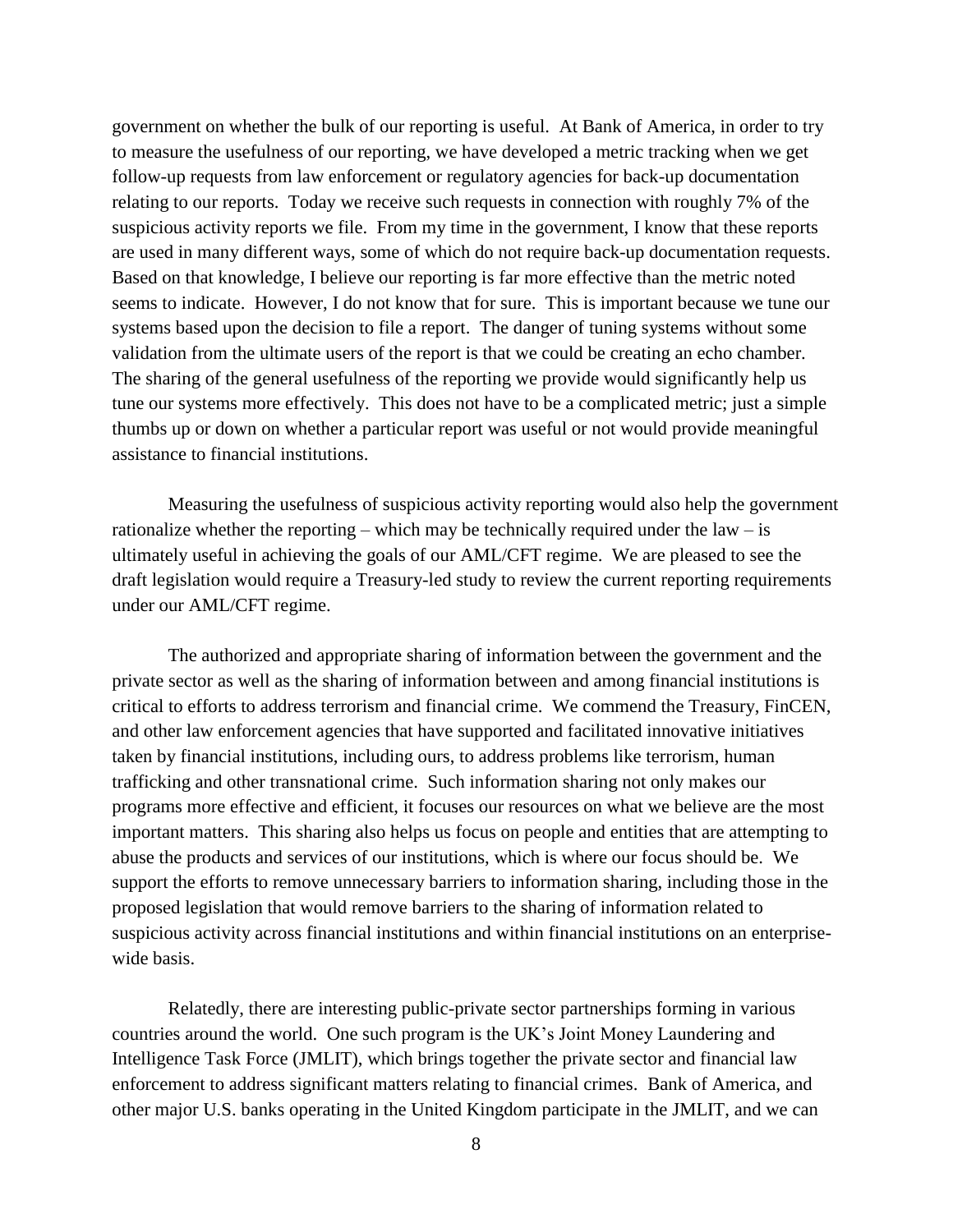attest to its effectiveness. This program, and others like it, could be instructive as the United States works toward enhancing the effectiveness of its AML/CFT regime.

Finally, we support Congressional efforts to enact legislation that establishes a beneficial ownership reporting requirement on closely held, non-transparent legal entities. Financial institutions will soon be required to collect such information from their customers, yet the Federal Government, and importantly law enforcement, still does not have ready access to such information to assist them with their investigations. Financial institutions could utilize copies of their customers' filing documents to assist them with their customer due diligence efforts. Ultimately, this gap must be filled in order to address the flaws in the current regime – something The Clearing House is pleased to see has been incorporated into the draft AML/CFT legislation. We also support the inclusion of access to reported information for financial institutions to assist them with their customer due diligence compliance efforts.

## *Innovation*

 *One of the most pressing needs related to our national AML/CFT regime is to enable financial institutions to innovate their anti-money laundering programs. To that end, The Clearing House supports language in the draft bill encouraging innovation within an AML program as well as the provision requiring FinCEN to institute a no-action letter like process.*

One of the most pressing needs we face in enhancing our national AML/CFT regime is to enable financial institutions to innovate their anti-money laundering programs and coordinate that innovation with their peers. Let me give you an example, at Bank of America we have implemented robust transaction monitoring, sophisticated screening and filtering, and intelligence systems and processes all of which assists us in detecting suspicious activity and complying with our nation's economic sanctions. In 2010-11, we developed an innovative way to process and connect the disparate "events" that are produced by these systems, as opposed to reviewing each "alert" from these systems and resolving them in the order in which they were generated. This enabled us to create investigative cases that contained more holistic information about potentially suspicious activity and connect parties that were previously unconnected. This innovation allowed us to push more information through our systems that could be efficiently processed by machines. We also kept the "events" live for a much longer period of time, understanding that money laundering generally involves patterns of behavior, not single events. Since 2010-11, we have taken steps to significantly improve the stability and performance of our systems; however, we have found further innovation challenging to achieve. One reason for this is that changes to the parameters of our systems are now subject to the same validation rigor employed against complex economic models. These changes to our systems, which used to take weeks, now take anywhere from nine months to a year to implement. The same employees